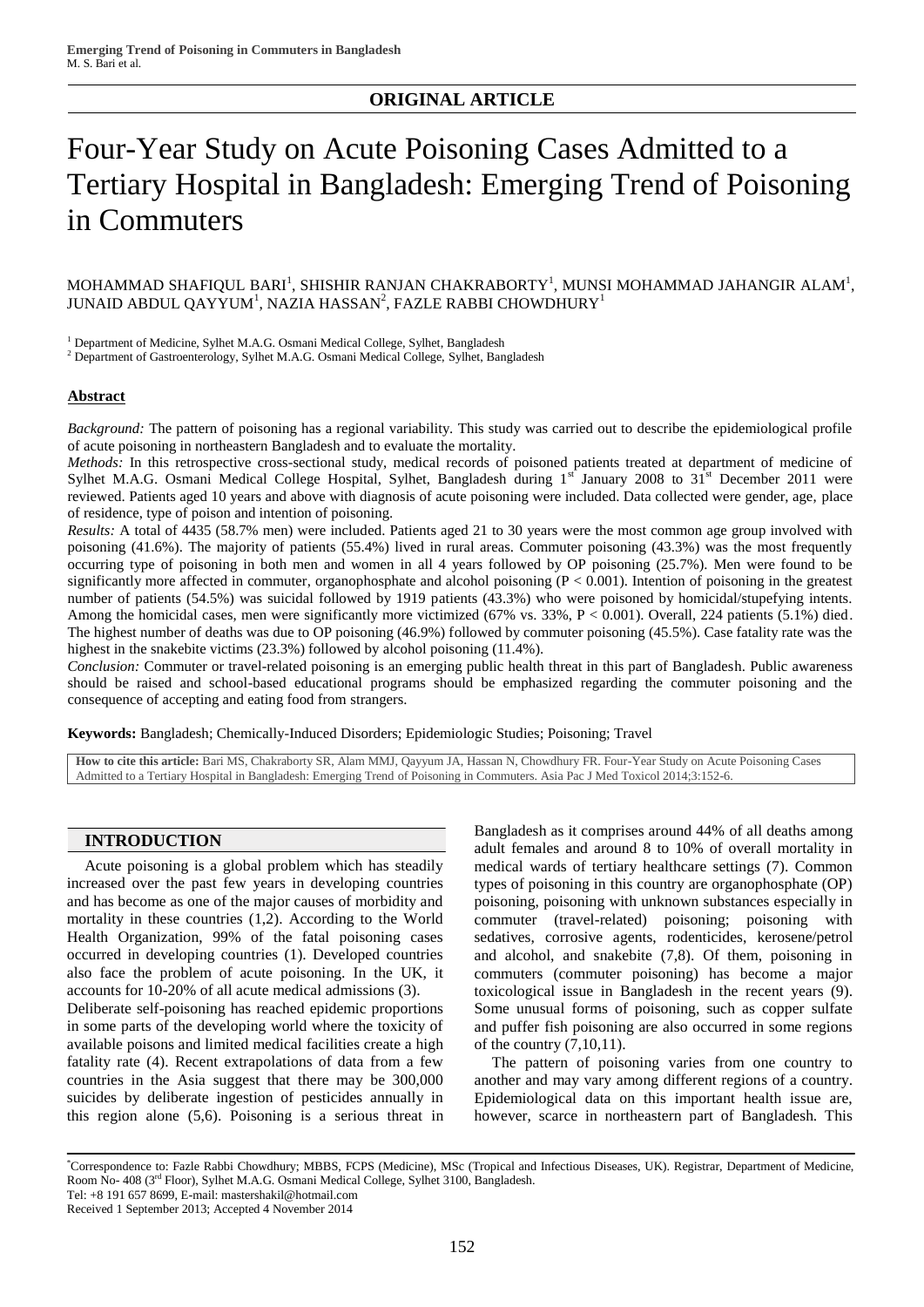study was carried out to describe the epidemiological profile of acute poisoning in northeastern Bangladesh and to evaluate the mortality.

## **METHODS**

# *Setting*

Sylhet M.A.G. Osmani Medical College Hospital is the main referral 900-bed tertiary care hospital, in the northeastern part of Bangladesh with around 10 million population. Department of medicine in this hospital consists of 235-bed that provides specialized services of internal medicine for an average of 25000 patients annually. This hospital is the only public hospital in this region that is receptive for acute poisonings.

*Patients and data collection*

In this retrospective cross-sectional study medical records of poisoned patients treated at department of medicine during 1<sup>st</sup> January 2008 to 31<sup>st</sup> December 2011 were reviewed. Patients aged 10 years and above with diagnosis of acute poisoning were included. Poisoned patients less than 10 years of age were

admitted to pediatrics ward and excluded from the study. Patients with incomplete information and those who left the hospital against medical advice were also excluded. Data collected were gender, age, place of residence, type of poison and intention of poisoning. Age of patients was categorizedinto four groups with range of 10 to 20, 21 to 30, 31 to 40 and above 40. The intention of poisoning was categorized to suicidal, homicidal/ stupefying and accidental poisoning.

# *Ethics and statistical analysis*

The study was approved by the ethics committee of Sylhet M.A.G. Osmani Medical College. Confidentiality of patients' information was maintained when the data were obtained from the medical records.

Statistical analysis was done using SPSS version 16 (SPSS Inc., Chicago, USA) and results are presented as frequency and percentage with charts and tables. Analysis of difference between two categorical variables was done using the chi squared test. A p value less than 0.05 was considered to be statistically significant.

| <b>Table 1.</b> Socio-demographic features of patients |                      |                     |                     |  |  |  |  |
|--------------------------------------------------------|----------------------|---------------------|---------------------|--|--|--|--|
|                                                        | Total ( $n = 4435$ ) | Male ( $n = 2604$ ) | Female $(n = 1831)$ |  |  |  |  |
| Age groups; $n$ $(\%)$                                 |                      |                     |                     |  |  |  |  |
| $10-20$                                                | 1736(39.1)           | 962(55.4)           | 774 (44.6)          |  |  |  |  |
| $21 - 30$                                              | 1844 (41.6)          | 1176 (63.8)         | 668 (36.2)          |  |  |  |  |
| $31-40$                                                | 445(10.0)            | 255(57.3)           | 190(42.7)           |  |  |  |  |
| 40 <                                                   | 410(9.3)             | 211(51.5)           | 199(48.5)           |  |  |  |  |
| Place of residence; $n$ $(\%)$                         |                      |                     |                     |  |  |  |  |
| Urban                                                  | 1300(29.3)           | 801 (61.7)          | 499 (38.3)          |  |  |  |  |
| Semi-urban                                             | 680 (15.3)           | 456(67)             | 224(33)             |  |  |  |  |
| Rural                                                  | 2455 (55.4)          | 1347 (54.9)         | 1108(45.1)          |  |  |  |  |

**Table 2.** Year-wise distribution of various types of poisoning in northeastern Bangladesh

|               | Type of poisoning     |                  |                               |          |                                      |                                                                                              |         |         |         |                       |          |       |
|---------------|-----------------------|------------------|-------------------------------|----------|--------------------------------------|----------------------------------------------------------------------------------------------|---------|---------|---------|-----------------------|----------|-------|
| Study<br>year | Commuter<br>poisoning | OPC <sup>2</sup> | Sedatives Harpic <sup>3</sup> |          | $Ro{\text{d}$ enticides <sup>4</sup> | Corrosive Alcohol <sup>6</sup> Kerosene<br>agents <sup>5</sup> Alcohol <sup>6</sup> / Petrol |         |         |         | Paracetamol Snakebite | Others   | Total |
| 2008          | 438<br>(42.9)         | 260<br>(25.5)    | 122<br>(11.9)                 | 86 (8.4) | 35(3.4)                              | 31(3.0)                                                                                      | 9(0.8)  | 6(0.6)  | 6(0.6)  | 4(0.4)                | 25(2.5)  | 1022  |
| 2009          | 487<br>(46.7)         | 223<br>(21.4)    | 113<br>(10.9)                 | 95(9.1)  | 33(3.2)                              | 25(2.4)                                                                                      | 12(1.2) | 4(0.4)  | 9(0.9)  | 5(0.5)                | 35(3.3)  | 1041  |
| 2010          | 451<br>(39.0)         | 336<br>(29.1)    | 130<br>(11.2)                 | 65(5.7)  | 45(3.9)                              | 40(3.5)                                                                                      | 12(1.0) | 7(0.6)  | 5(0.4)  | 15(1.3)               | 50(4.3)  | 1156  |
| 2011          | 543<br>(44.6)         | 321<br>(26.4)    | 117<br>(9.7)                  | 67(5.5)  | 60(5.0)                              | 32(2.6)                                                                                      | 11(0.9) | 6(0.5)  | 9(0.7)  | 6(0.5)                | 44(3.6)  | 1216  |
| Total         | 1919<br>(43.3)        | 1140<br>(25.7)   | 482<br>(10.8)                 | 313(7.1) | 173(3.9)                             | 128(2.9)                                                                                     | 44(1.0) | 23(0.5) | 29(0.6) | 30(0.7)               | 154(3.5) | 4435  |

<sup>1</sup> The majority of commuter poisonings were caused by unknown agents

<sup>3</sup> Harpic is a cleaning product mainly composed of 10% HCl

<sup>4</sup> Zinc phosphide or aluminum phosphide

<sup>5</sup> Corrosive agents other than harpic

<sup>6</sup> All kinds of alcohol predominantly methanol

<sup>2</sup> OPC: organophosphate compounds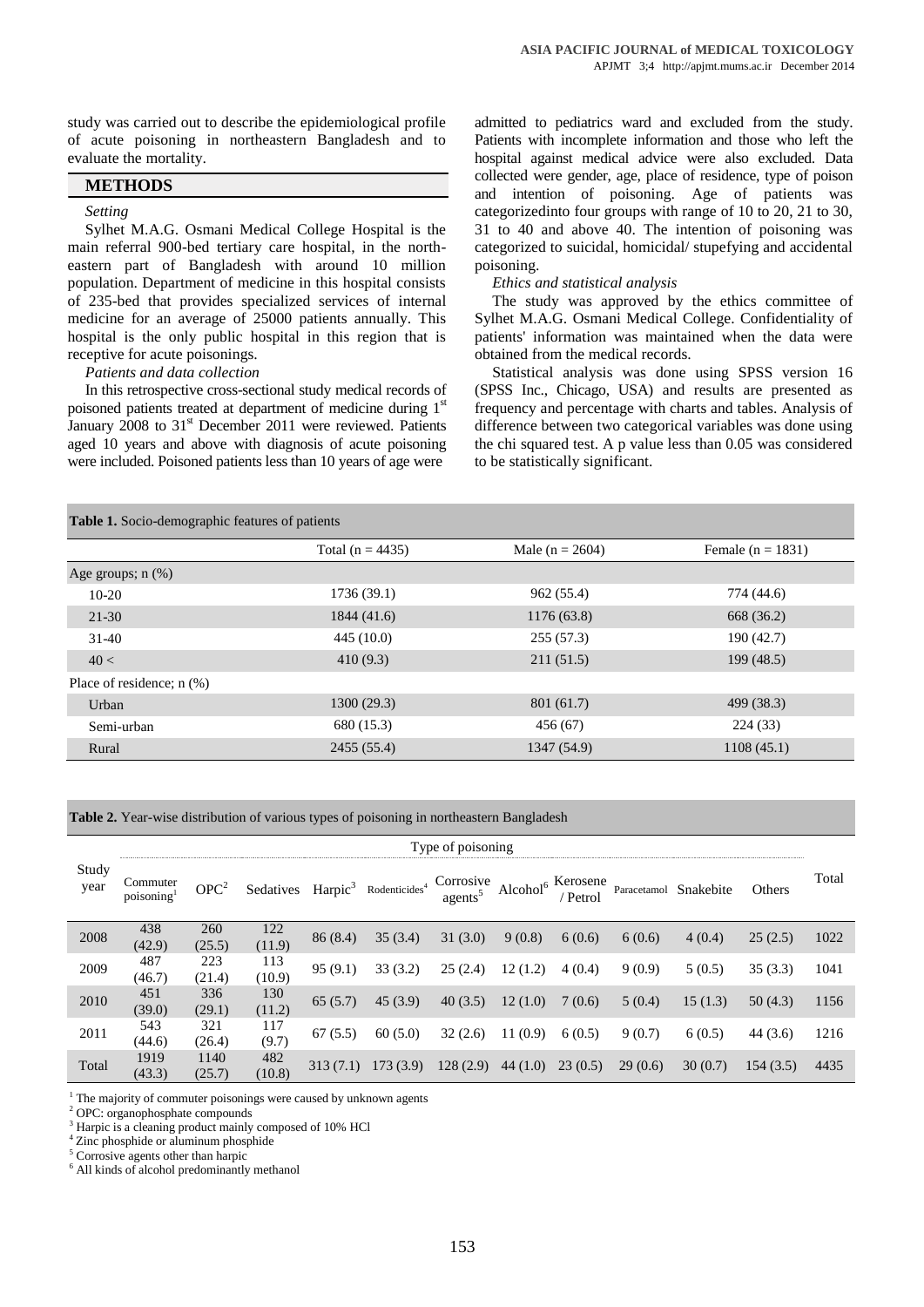## **RESULTS**

#### *Sociodemographic*

During the study period, a total of 4435 cases of acute poisoning with mean age of  $24.8 \pm 12.6$  years were treated at the department of medicine. The annual number of admissions due to poisoning slightly increased from 1022 in 2008 to 1216 in 2011. The majority of patients were men (2604, 58.7%) and male to female ratio was 1.4: 1. Patients aged 21 to 30 years were the most common age group involved with poisoning (1844; 41.6%) followed by patients aged 10 to 20 years (1736; 39.1%) (Table 1). The majority of patients (2455, 55.4%) lived in rural areas.

#### *Types of poisons and circumstances of poisoning*

Commuter poisoning (1919; 43.3%) was the most frequently occurring type of poisoning in both men and women in all 4 years. Poisoning with OP compounds was the second leading type (25.7%) followed by sedatives (10.8%), harpic (7.1%), rodenticides (3.9%) and corrosives other than harpic (2.9%). Incidence of commuter, OP and rodenticides poisoning were found to have an upward trend-line over the study period (Table 2).

Considering the gender distribution, variability existed among the different types of poisons used (Figure 1). Men were significantly more affected in commuter  $(P < 0.001)$ , OP  $(P < 0.001)$  and alcohol poisoning  $(P < 0.001)$ . In addition, poisoning with sedatives and kerosene/petrol was slightly more common in men. On the other hand, women predominated in poisoning with harpic  $(P < 0.001)$ , corrosive agents, rodenticides and paracetamol, as well as in snakebite.

Intention of poisoning in the greatest number of patients (2419, 54.5%) was suicidal followed by 1919 patients (43.3%) who were poisoned by homicidal/stupefying intents (Figure 2). Among the homicidal cases, men were significantly more victimized (67% vs. 33%,  $P < 0.001$ ). Homicidal poisonings occurred with stupefying agents usually during work-related travels from suburbs to cities or vice versa. Suicidal mode was slightly more common in women (50.7%).

*Outcomes*

Overall, 224 patients (5.1%) died with male to female ratio of 1.42:1. The highest number of deaths was due to OP poisoning (46.9%) followed by commuter poisoning (45.5%). Considering the frequency of each type of poisoning, case fatality rate was the highest in the snakebite victims (23.3%) followed by alcohol poisoning (11.4). No death occurred due to poisoning with sedatives, rodenticides, kerosene/petrol, paracetamol and harpic.

### **DISCUSSION**

In this study, a 4-year profile of acute poisoning cases treated at Sylhet M.A.G. Osmani Medical College Hospital, northeastern Bangladesh, was described. Poisoning in men slightly outnumbered women, a finding which was nearly similar to the findings of Sarker et al in Bangladesh, and Prajapati et al and Patil et al in India (12-14). Likewise, two other studies in the country showed that the poisonings are more common in men (15,16). On the other hand, there are findings from some other countries where the woman has a preponderance (17,18). The higher incidence of poisoning in men may be due to the fact that they are more exposed to stress following financial difficulties and work-related pressures. In addition, they are more active outside the house and farms that make them susceptible to outdoor threats (19).

The majority of male patients were from the age group of 21 to 30 years which is similar to a study by Chowdhury et al in Bangladesh (7). Studies in other countries also showed similar pattern of age distribution (12,13,20-22). This shows that young adults are more vulnerable to this health problem which might be due to emotional and social disharmony, occupational problems and risk taking behaviors at these ages.







Figure 2. Intention of poisoning according to gender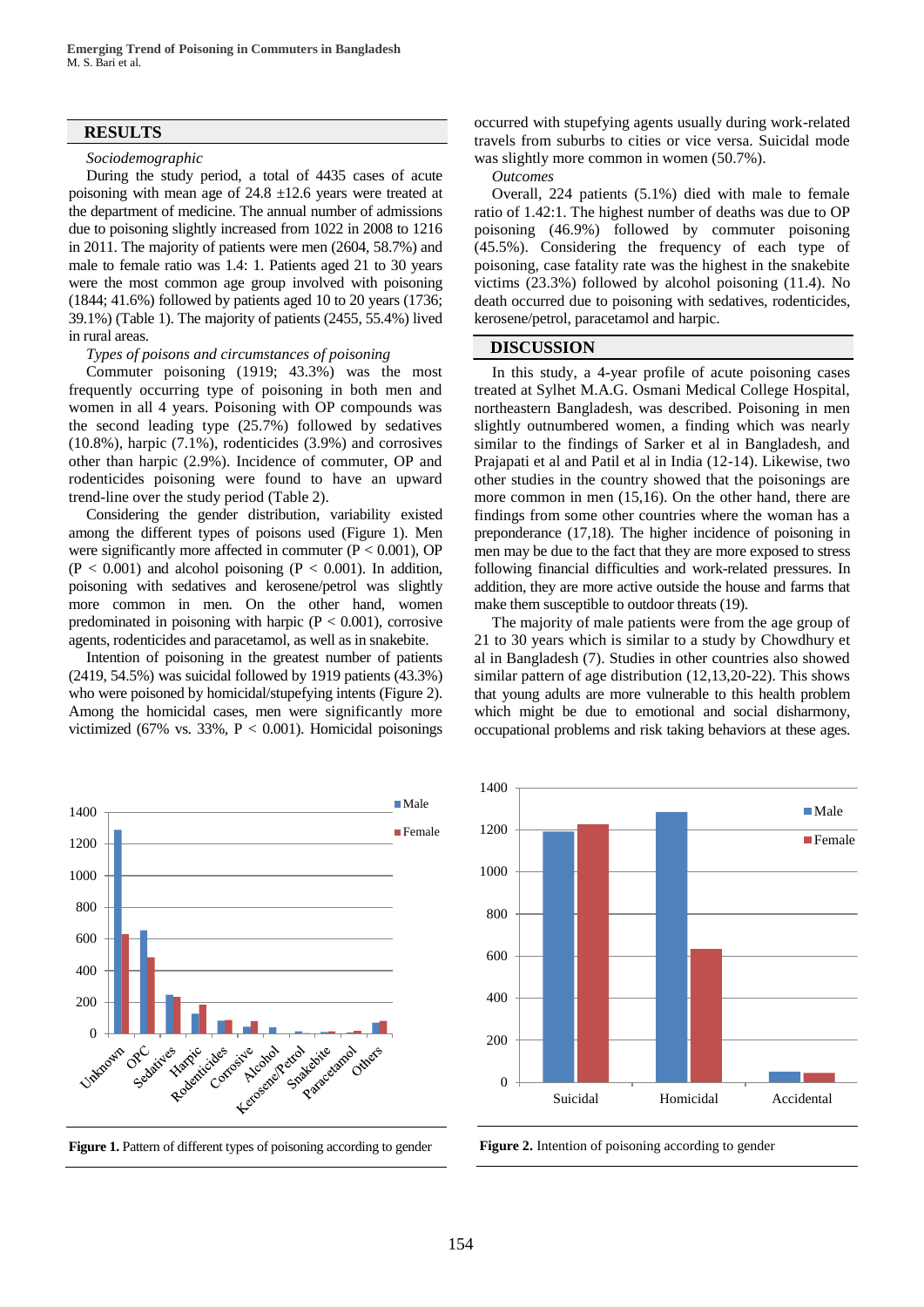| <b>Table 2.</b> Case fatality rate of poisoning in hospital in northeastern |
|-----------------------------------------------------------------------------|
| Bangladesh during 2008 to 2011 according to poison type                     |

|              |                | - 1                          |
|--------------|----------------|------------------------------|
| $(n = 4435)$ | $(n = 224)$    | Case fatality<br>rate $(\%)$ |
| 30           | 7              | 23.3                         |
| 44           | 5              | 11.4                         |
| 1140         | 105            | 9.2                          |
| 1919         | 102            | 5.3                          |
| 128          | 3              | 2.3                          |
| 154          | 2              | 1.3                          |
| 482          | $\overline{0}$ | 0                            |
| 173          | $\Omega$       | $\theta$                     |
| 23           | $\Omega$       | 0                            |
| 29           | $\Omega$       | $\theta$                     |
| 313          | $\Omega$       | $\overline{0}$               |
| 4435         | 224            | 5.1                          |
|              |                | Total cases Hospital deaths  |

\* OPC: organophosphate compounds

Majority of the patients consumed the poison with suicidal intention with a female to male ratio of 1.02:1 replicating the findings of a study done in southern part of Bangladesh (7).

In this study, commuter poisoning was revealed to be the leading type of poisoning. People in suburban areas need to travel far distances for work. Unemployment is also a problem in Bangladesh which encourages rural people to migrate into bigger cities to find a job. Moreover, northeastern part of Bangladesh is famous for number of religious places and shrines. So, travel of pilgrims from other parts of the country to this part is quite frequent. Thus, all these factors might collectively be responsible for the recent emerging trend of commuter poisoning especially in this part of Bangladesh. This trend is quite similar to the findings of Majumder et al which showed that between2004 and 2006, travel- related poisoning increased from 6.1 to 9.5% of all admissions and represented 46.6 to 55.7% of all admitted poisoning cases at Dhaka medical college hospital (DMCH) in Dhaka at the central part of the Bangladesh (9). Other studies by Howlader et al in 2004 and Sarker et al in 2002 showed similar trend (15,23). Travel-related poisoning is a social and public health emergency in Bangladesh (24). This kind of poisoning is also a health concern in India (25). The agents used for travel related poisoning are reported to be cocktail of stupefying agents and or benzodiazepines commonly lorazepam (9,25). In the present study, we found OP compounds as the second leading toxic agent used for poisoning. This finding is

consistent with two previous studies done in northern and southern parts of Bangladesh (26,27). OP poisoning is a common health dilemma in Bangladesh and in Southeast Asian countries in general (5,8). OP compounds are commonly used with suicidal intention by the poor rural people in the tropical countries as they are low-priced and easy available. Different epidemiological studies in Bangladesh showed that pesticide poisonings are responsible for approximately 39% of total admitted poisoning cases in Bangladesh (8).

A country wide pilot survey in Bangladesh reported sedatives as the leading agent (37.1%) after including travelrelated poisonings under this group (11). Common sedatives used for poisoning are benzodiazepines which are easily available without prescription in the country. According to our findings, harpic ingestion was the next important type of poisoning in this part of the country which accounted for 7% of all poisoning cases resembling the findings of Howlader et al (16). Harpic is a common house-hold cleaning staff mainly composed of 10% hydrochloric acid with a pH of 0.5 and it is commonly abused by women. Although snakebite constituted less than 1% of cases in this study, it was responsible for the highest case fatality rate (23.3%). This may be due to the fact that the snakebite is still a neglected health issue in Bangladesh and also the common beliefs of the people that seek traditional healers and methods prior to visiting the healthcare facilities (19,28). Alcohol (especially methanol) poisoning was the second in terms of fatality in this study. In addition to high toxicity of methanol, this is probably due to delayed presentation of victims to the equipped healthcare settings and unavailability of specific antidotes (29).

According to the studies from the high-income countries, analgesics, particularly paracetamol, are the most common cause of deliberate poisonings in adults (20,30,31). But the scenario is different in Bangladesh as our findings in northeastern part and a previous study in southern part of the country demonstrated that less than 1% of acute poisonings are due to paracetamol ingestion (7). It is noteworthy that in the northeastern part of the country no cases of copper sulfate and puffer fish (tetrodotoxin) poisoning were observed which were mentionable causes of poisoning in southern part of Bangladesh (32). The overall mortality rate in this study was 5.1% which is similar to a recent study done at Rangpur Medical College Hospital in northern Bangladesh (14), and close to the findings of national statistics (4.1%) (11).

## **LIMITATIONS**

Since it this study was done retrospectively using hospital registry, some of the important parameters including occupation and marital status could not be evaluated. In some cases, mode of poisoning may not have been reported reliably due to concealment of the proper history. Poisoning cases are filed as a police issue in Bangladesh; therefore, people are sometimes afraid of giving proper history. Pediatric cases were not included in this study which may result in missing some important cases of poisoning. Moreover, a facility for toxicological analysis is not available in the catchment area of the study. So, the exact chemical identity of the toxic agents consumed (especially for commuter poisoning cases) could not be identified and the type of poisons reported in this study were solely based on patients' history, police records and bottle labels brought by the patients or their relatives.

# **CONCLUSION**

Commuter or travel-related poisoning is an emerging public health threat in this part of Bangladesh. Public awareness should be raised and school-based educational programs should be emphasized regarding the commuter poisoning and the consequence of accepting and eating food from strangers.